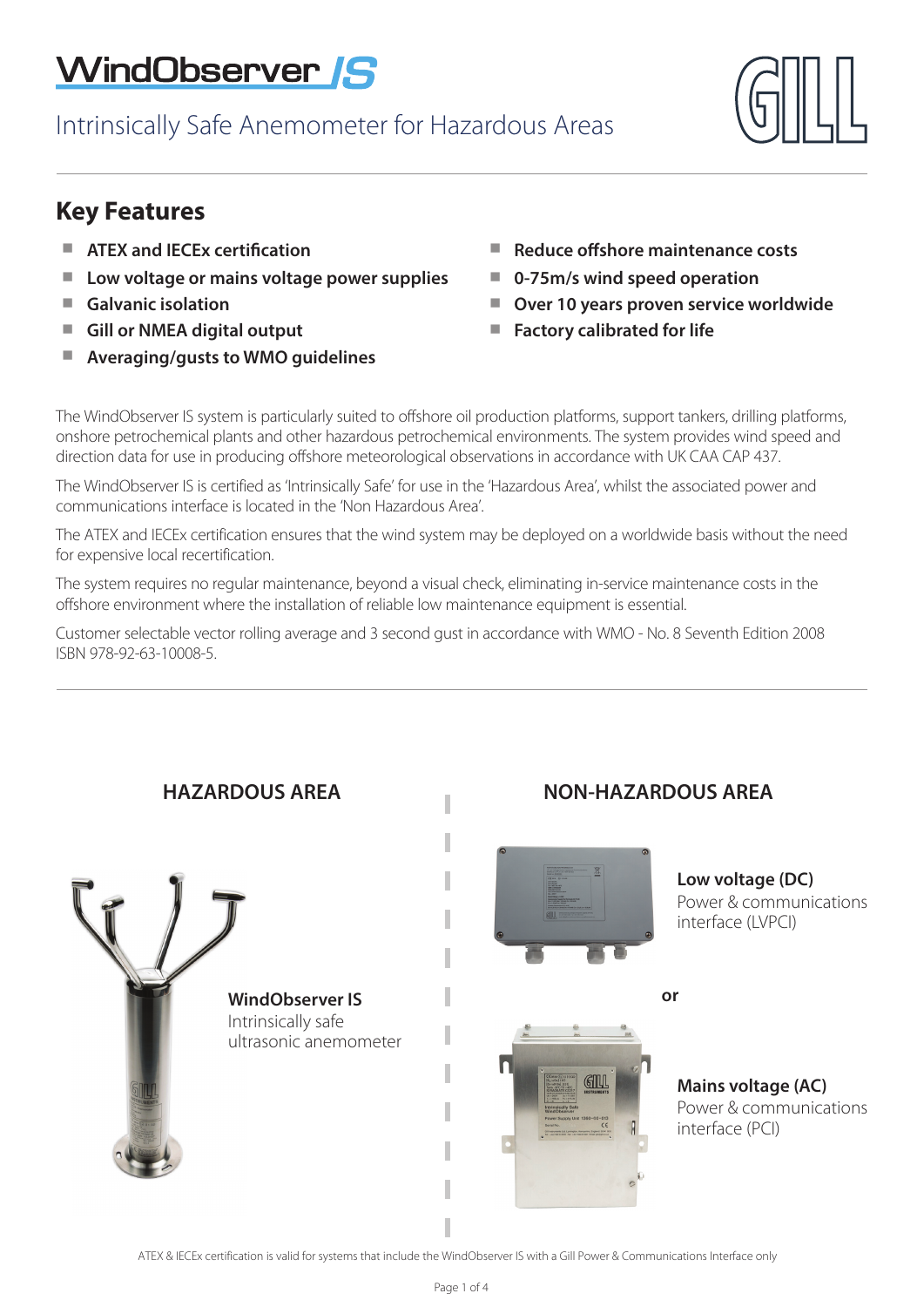# WindObserver S

Intrinsically Safe Anemometer for Hazardous Areas





EExe rated junction box<br>(customer supply)

| Range              | $0 - 75$ m/s       |
|--------------------|--------------------|
| Starting Threshold | $0.01 \text{ m/s}$ |
| Accuracy           | 2% at 12 m/s       |
| Resolution         | $0.01 \text{ m/s}$ |

#### **DIRECTION**

| Range               | $0 - 359^\circ$ |
|---------------------|-----------------|
| Accuracy            | $+4^{\circ}$    |
| Resolution          | 10              |
| Dead Band Direction | None            |

#### **MEASUREMENT**

| Output     | 1 Hz, 2 Hz or 4 Hz           |
|------------|------------------------------|
| Parameters | UV, Polar and NMEA           |
| Units      | m/s, knots, mph, kph, ft/min |
| Averaging  | $0 - 3600s$                  |

#### **DIGITAL OUTPUT**

| Communication     | RS422, full duplex to PCI or LVPCI                                                                          |
|-------------------|-------------------------------------------------------------------------------------------------------------|
| <b>Baud Rates</b> | 1200, 2400, 4800, 9600, 19200                                                                               |
| <b>Formats</b>    | 8 bit data, odd, even or no parity                                                                          |
| Anemometer Status | Supplied as part of standard Gill message<br>(NMEA output includes V and A codes as<br>part of the message) |

#### **WIND SPEED POWER REQUIREMENT**

### **MECHANICAL**

| <b>External Construction</b> | Stainless Steel 316 |
|------------------------------|---------------------|
| Weight                       | 1.9 ka              |
| Size                         | 380mm x 210mm       |

#### **ENVIRONMENTAL**

| Moisture Protection           | IP66 (NEMA4X)                                              |
|-------------------------------|------------------------------------------------------------|
| Ambient Operating Temperature | $-30^{\circ}$ C to $+70^{\circ}$ C                         |
| Storage Temperature           | $-50^{\circ}$ C to $+75^{\circ}$ C                         |
| Humidity                      | 0% to 100% RH                                              |
| Precipitation                 | 300mm/hr                                                   |
| FMC.                          | EN 60945:2002+AC1 (Clause 9, 10 & 11.2)<br>FN 61326-1:2013 |

### **CERTIFICATIONS**

| Certification Number          | <b>IECEX SIR 15.0013</b>                                                                                                                            | Sira 15ATEX2014                         |
|-------------------------------|-----------------------------------------------------------------------------------------------------------------------------------------------------|-----------------------------------------|
| Certification Code            | II 1 GD                                                                                                                                             | II 1 GD                                 |
|                               | EX ia IIC T4 Ga                                                                                                                                     | FX ia IIC T4 Ga                         |
|                               | Ex ia IIIC T135°C Da IP66                                                                                                                           | Ex ia IIIC T135°C Da IP66               |
|                               | Ta = $-30^{\circ}$ C to $+70^{\circ}$ C                                                                                                             | Ta = $-30^{\circ}$ C to $+70^{\circ}$ C |
| Approvals Intrinsic<br>Safety | EN 60079-0:2012, EN60079-11:2012, EN 60079-<br>26:2007, IEC60079-0:2011 Edition:6.0, IEC 60079-<br>11:2011 Edition:6.0, IEC 60079-26:2006 Edition:2 |                                         |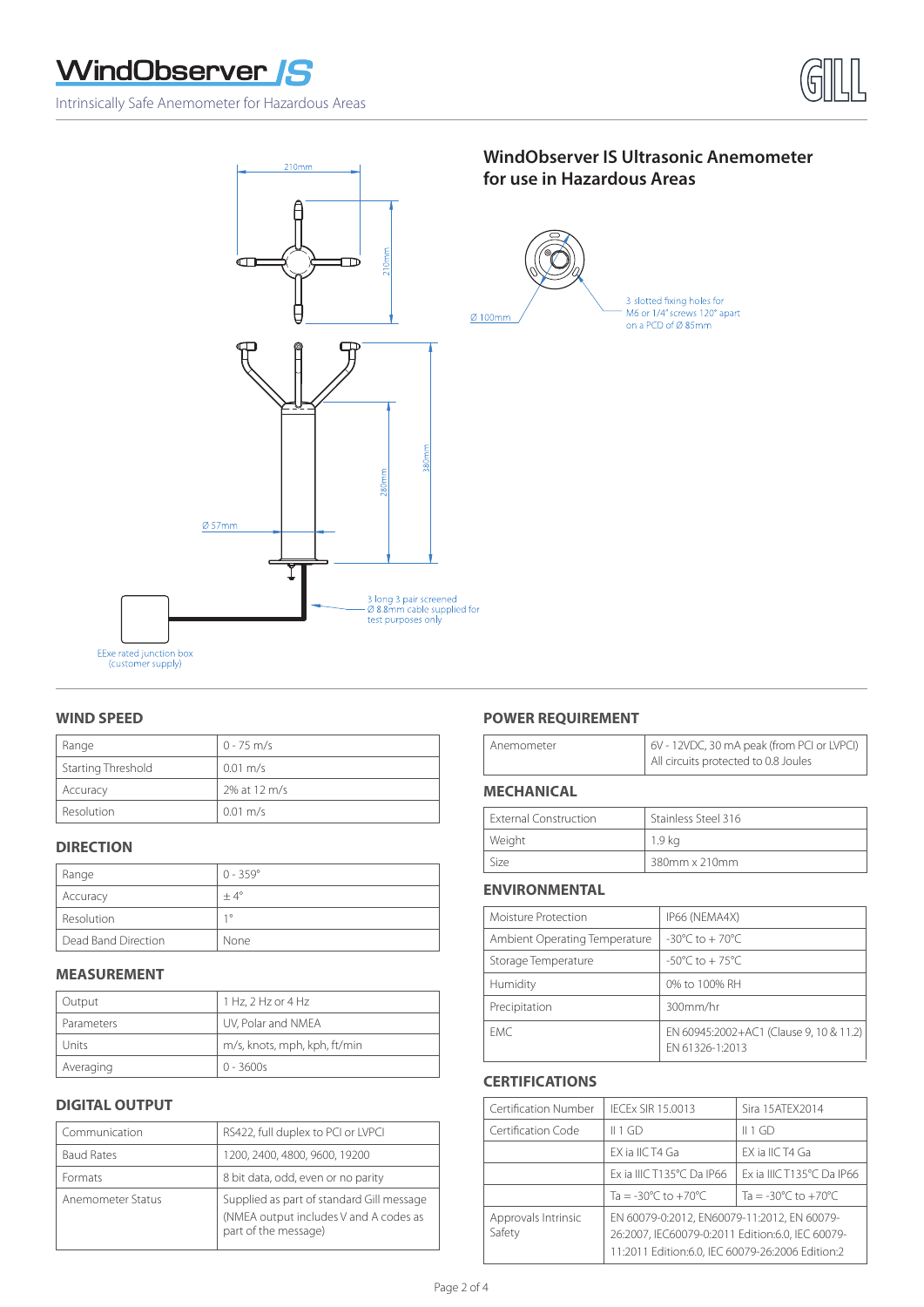Intrinsically Safe Anemometer for Hazardous Areas

### **Low Voltage Power & Communications Interface (LVPCI) for use in Non-Hazardous areas**



### **Mains Voltage Power & Communications Interface (PCI) for use in Non-Hazardous areas**